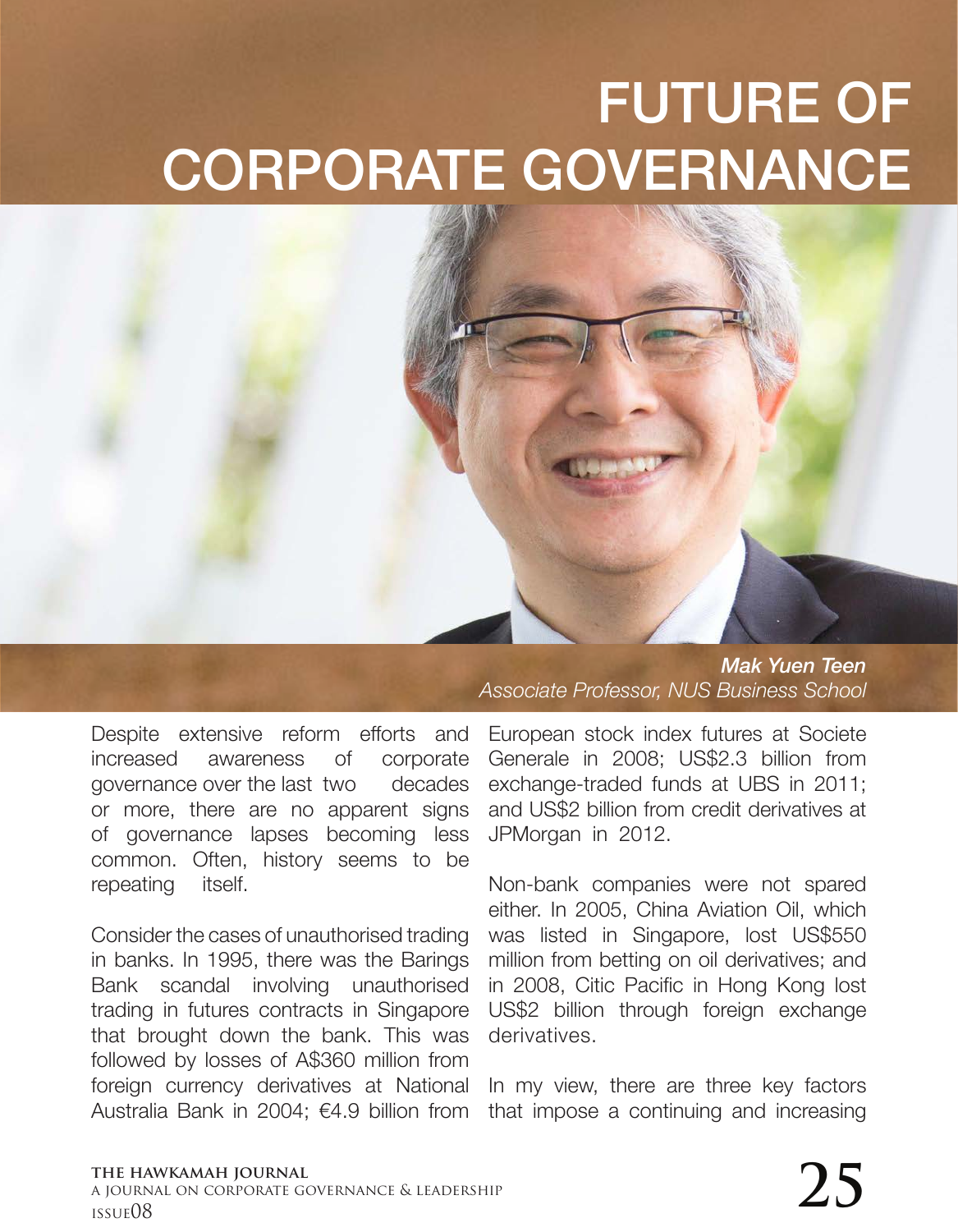stress on the corporate governance of companies and markets: weak corporate cultures, cross-border differences, and complexity of organisations.

Let's start with corporate culture. The recently released publication by the United Kingdom Financial Reporting Council (FRC) titled "Corporate Culture and the Role of Boards" defines corporate culture as "a combination of the values, attitudes and behaviours manifested by a company in its operations and relations with its stakeholders". While corporate governance codes and rules have increased compliance and adoption of corporate governance "best practices", they have been far less successful in improving corporate cultures.

Whether we are talking about trading, financial, corruption, environmental or

safety-related scandals, they often occur in organisations with corporate cultures that put financial imperatives ahead of ethics, safety or environmental considerations. BP's Deepwater Horizon environmental disaster, Takata's airbag failure, Tepco's nuclear power plant disaster, General Motors' ignition switch failure, Olympus's and Toshiba's accounting scandals, Volkwagen's emissions scandal, and GlaxoSmithKline's (GSK) and Leighton Holdings' bribery scandals would not have occurred with the right corporate culture. When Mary Barra took over as CEO of General Motors, she said that one of her immediate priorities was to change the corporate culture.

Boards have a key role to play in building a strong corporate culture. However, regulators can also play their part by holding companies, boards and senior

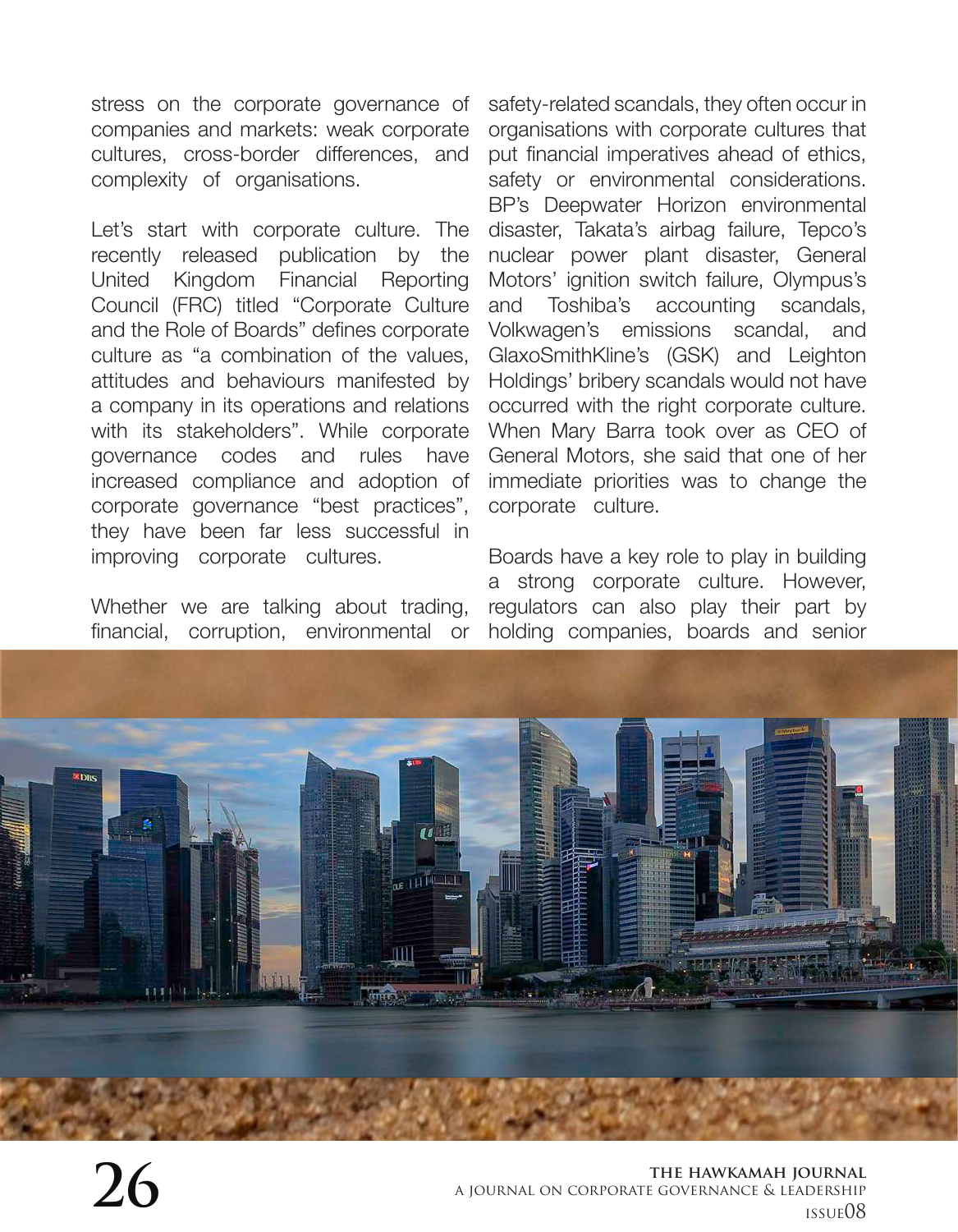management more accountable for actions of their employees. When things go badly wrong, regulators should determine if boards and senior management have done enough to ensure that things go right rather than allowing them to just blame what went wrong on "rogue employees" – a popular excuse used by companies.

Regulators can also facilitate the development of a robust "challenge function" within boards. In countries like the U.S. where ownership in companies is generally dispersed, management have often become so powerful that they control the board. However, improved proxy access has allowed shareholders more influence over board appointments.

In most other countries around the world where there is concentrated ownership. independent directors are generally appointed by controlling shareholders and are often beholden to these shareholders. Not surprisingly, they have often failed to do their part in challenging decisions that are not necessarily in the interests of the company and all shareholders. Regulators need to take bolder steps in allowing minority shareholders more say in the appointment of independent directors. Otherwise, I can foresee the concept of independent directors falling into disrepute and disappearing as a credible mechanism for ensuring good corporate governance. In fact, serious doubts about the value of independent directors are already being expressed in many countries.

Next is cross-border differences, be they cultural norms, business practices, or laws and regulations. The bribery scandals

involving GSK in China, Leighton in Iraq and Walmart in Mexico have to do with a failure of companies to appreciate (or choosing to ignore) cross-border differences.

Some other examples are HSBC's moneylaundering scandal in Mexico, Caterpillar's troubled acquisition of a Chinese company, OSI's tainted-meat scandal in its China operations, Nathaniel Rothschild's dispute with the Indonesian Bakrie family in Bumi Plc, BP's joint venture in Russia through TNK-BP, and Shell's highly questionable dealings in its oil venture in Nigeria.

There are also many companies listing overseas that have created problems for local directors, regulators, investors and other stakeholders. In Singapore, we have many cases of Chinese companies - called S-chips – listing on the local exchange which have been engulfed in scandals. In these S-chip scandals, regulators and shareholders have generally been powerless to take action against directors and senior management. However, Singapore is not alone in this regard. Elsewhere, we have cases like Boshiwa and Hanergy in Hong Kong, Rino in the US, and Sino-Forest in Canada which have posed considerable challenges for regulatory and private enforcement.

In Singapore, a big debate has erupted over a proposal to allow companies to list with ordinary shares having different voting rights – so-called dual class shares (DCS). To me, the fundamental issue is the mistaken belief of some that we can somehow transplant into Singapore something like DCS that is allowed in